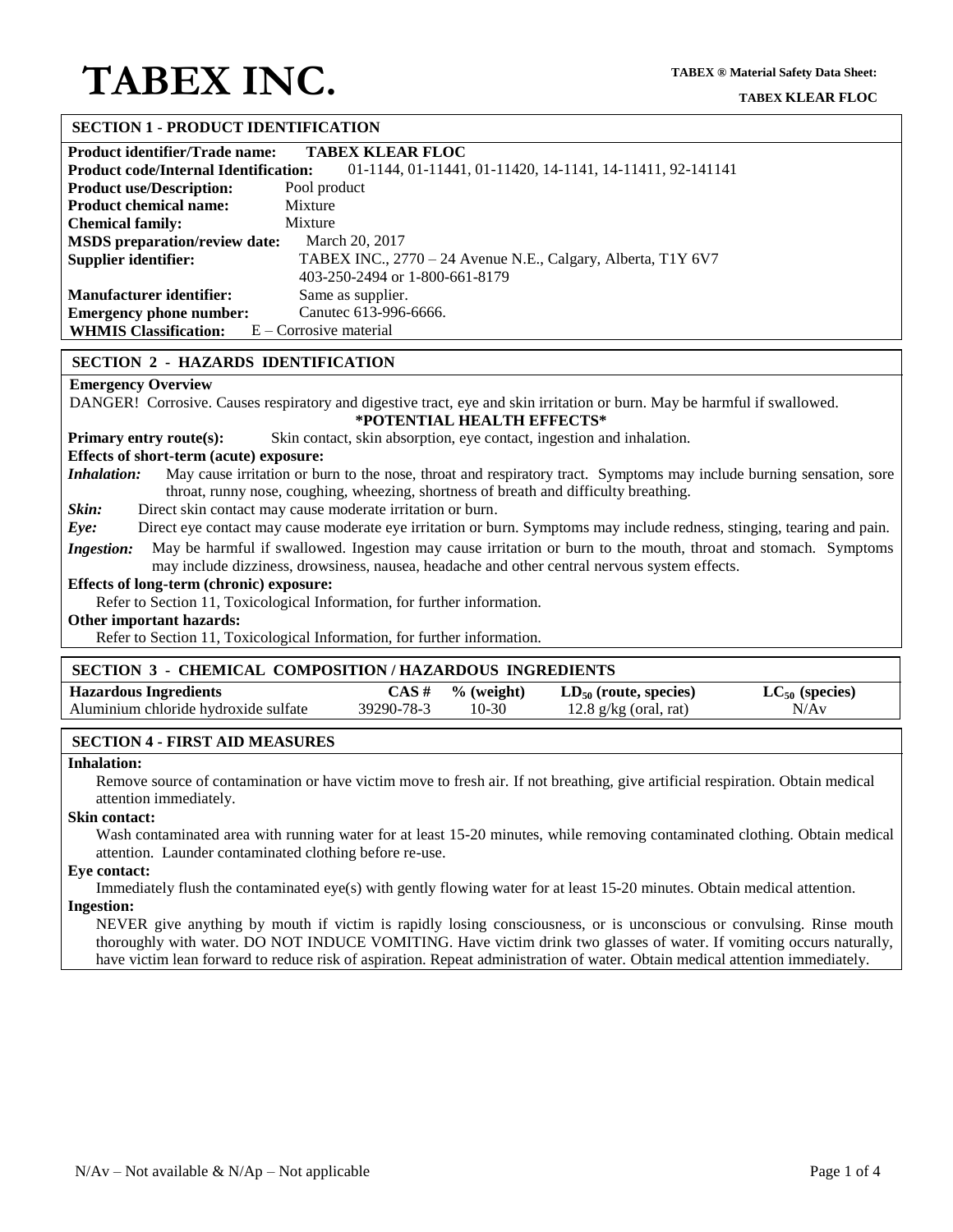#### **SECTION 5 - FIRE FIGHTING MEASURES**

**Fire hazards/conditions of flammability:** Does not burn under normal handling conditions.

**Flash point (Method):** N/Av

Lower flammable limit (% by volume): N/Av

**Upper flammable limit (% by volume):** N/Av

**Sensitivity to mechanical impact:** Probably not sensitive. **Sensitivity to static discharge:** Probably not sensitive.

**Auto-ignition temperature:** N/Av

**Suitable extinguishing media:** Carbon dioxide, dry chemical powder and appropriate foam for surrounding products.

## **Special fire-fighting procedures/equipment:**

During a fire, irritating/toxic smoke and fumes may be generated. Do not enter fire area without proper protection. Firefighters should wear proper protective equipment and self-contained breathing apparatus with full facepiece. Shield personnel to protect from venting, rupturing or bursting cans. Move containers from fire area if it can be done without risk. Water spray may be useful in cooling equipment and cans exposed to heat and flame.

**Hazardous combustion products:** Carbon oxides and other irritating fumes and smoke.

## **SECTION 6 - ACCIDENTAL RELEASE MEASURES**

#### **Personal precautions:**

Restrict access to area until completion of clean-up. Ensure clean-up is conducted by trained personnel only. Remove all ignition sources. Remove or isolate flammable and combustible materials. All persons dealing with clean-up should wear the appropriate protective equipment (See Section 8).

## **Spill response/Cleanup:**

Ventilate area of release. Eliminate all sources of ignition. Stop the leak if it can be done safely. Contain and absorb any spilled liquid concentrate with inert absorbent material, then place material into a container for later disposal (see Section 13). Contaminated absorbent material may pose the same hazards as the spilled product. Notify the appropriate authorities as required.

## **Environmental precautions:**

Confine spill, preventing it from entering sewer lines or waterways. Dispose of as per local, state and federal regulations.

## **SECTION 7 - HANDLING AND STORAGE**

#### **Safe handling procedures:**

Before handling, it is very important that engineering controls are operating, and that protective equipment requirements and personal hygiene measures are being followed. People working with this chemical should be properly trained regarding its hazards and its safe use. Do not use near welding operations, flames or hot surfaces. Handling equipment should be properly grounded. Inspect containers for leaks before handling. Label containers appropriately. Ensure proper ventilation. Avoid breathing dusts, vapours or mists. Avoid contact with eyes, skin and clothing. Keep away from heat, sparks and flame. Avoid generating high concentrations of dusts, vapours or mists. Keep away from incompatible materials such as strong oxidizing materials. Keep containers closed when not in use. Empty containers are always dangerous. Assume that empty containers contain residues which are hazardous.

#### **Storage requirements:**

Store in a cool, dry, well-ventilated area out of direct sunlight, away from heat and ignition sources. Store away from incompatible materials. Inspect all incoming containers to make sure they are properly labelled and not damaged. Storage area should be clearly identified, clear of obstruction and accessible only to trained personnel. Inspect periodically for damage or leaks.

## **Incompatible materials:**

STRONG OXIDIZING MATERIALS, strong bases, some metals...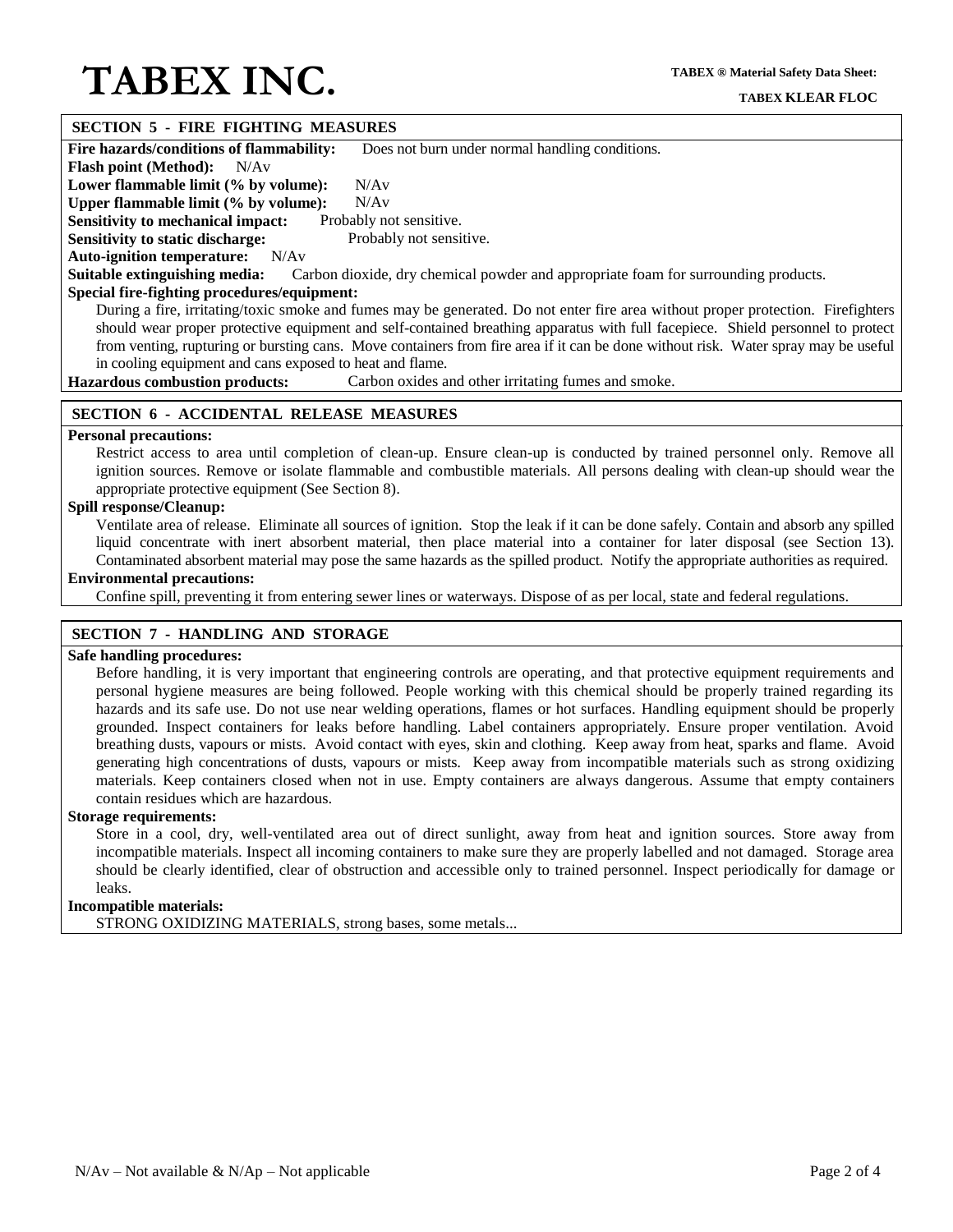| SECTION 8 - EXPOSURE CONTROLS AND PERSONAL PROTECTION                                                                                                                                           |                                                                                    |                                           |                  |             |  |
|-------------------------------------------------------------------------------------------------------------------------------------------------------------------------------------------------|------------------------------------------------------------------------------------|-------------------------------------------|------------------|-------------|--|
| There is no available data for the product. See below for individual ingredient exposure limits.<br><b>Exposure limits:</b>                                                                     |                                                                                    |                                           |                  |             |  |
| Ingredient                                                                                                                                                                                      | <b>OSHA PEL</b>                                                                    |                                           | <b>ACGIH TLV</b> |             |  |
|                                                                                                                                                                                                 | <b>TWA</b>                                                                         | <b>STEL</b>                               | <b>TWA</b>       | <b>STEL</b> |  |
| Aluminium chloride hydroxide sulfate                                                                                                                                                            | N/Av                                                                               | N/Av                                      | N/Av             | N/Av        |  |
| <b>Engineering controls:</b>                                                                                                                                                                    |                                                                                    |                                           |                  |             |  |
| Use under well-ventilated conditions. Local exhaust ventilation system is recommended to maintain concentrations of<br>contaminants below exposure limits.                                      |                                                                                    |                                           |                  |             |  |
| <b>Respiratory Protection:</b>                                                                                                                                                                  |                                                                                    |                                           |                  |             |  |
| Respiratory protection is required if the concentrations are higher than the exposure limits. Use a NIOSH approved respirators                                                                  |                                                                                    |                                           |                  |             |  |
| if the exposure limits are unknown.                                                                                                                                                             |                                                                                    |                                           |                  |             |  |
| <b>Protective Clothing/Equipment:</b>                                                                                                                                                           |                                                                                    |                                           |                  |             |  |
| Chemically protective gloves (impervious), and other protective clothing to prevent prolonged or repeated skin contact, must be                                                                 |                                                                                    |                                           |                  |             |  |
| worn during all handling operations. Wear protective chemical splash goggles to prevent mist, vapour and dust from entering                                                                     |                                                                                    |                                           |                  |             |  |
| the eyes. Make emergency eyewash stations, safety/quick-drench showers, and washing facilities available in work area.                                                                          |                                                                                    |                                           |                  |             |  |
| <b>General Hygiene Considerations:</b><br>Avoid generating high concentrations of dusts, vapours or mists. Avoid contact with skin and eyes. Avoid breathing dusts,                             |                                                                                    |                                           |                  |             |  |
| vapours or mists. Never eat, drink, or smoke in work areas. Practice good personal hygiene after using this material. Remove                                                                    |                                                                                    |                                           |                  |             |  |
| and wash contaminated work clothing before re-use.                                                                                                                                              |                                                                                    |                                           |                  |             |  |
|                                                                                                                                                                                                 |                                                                                    |                                           |                  |             |  |
| <b>SECTION 9 - PHYSICAL AND CHEMICAL PROPERTIES</b>                                                                                                                                             |                                                                                    |                                           |                  |             |  |
| Physical state, colour and odour:                                                                                                                                                               | Light blue liquid with acid odour.                                                 |                                           |                  |             |  |
| N/Av<br><b>Odour threshold:</b>                                                                                                                                                                 |                                                                                    |                                           |                  |             |  |
| $2.5 - 3.5$<br>pH:<br><b>Melting/freezing point:</b><br>N/Av                                                                                                                                    |                                                                                    | <b>Boiling point:</b><br>Vapour pressure: | N/Av<br>N/Av     |             |  |
| <b>Coefficient of oil/water distribution:</b><br>N/Av                                                                                                                                           |                                                                                    | <b>Solubility in water:</b>               | Soluble          |             |  |
| Specific gravity or density (water $= 1$ ):<br>1.09                                                                                                                                             |                                                                                    | Vapour density $(Air = 1)$ :              | N/Av             |             |  |
| Evaporation rate (n-Butyl acetate $= 1$ ):<br>N/Av                                                                                                                                              |                                                                                    | % volatile by volume:                     | N/Av             |             |  |
|                                                                                                                                                                                                 |                                                                                    |                                           |                  |             |  |
| SECTION 10 - REACTIVITY AND STABILITY DATA                                                                                                                                                      |                                                                                    |                                           |                  |             |  |
| <b>Stability and reactivity:</b>                                                                                                                                                                | Stable under the recommended storage and handling conditions prescribed.           |                                           |                  |             |  |
| Hazardous polymerization will not occur.<br><b>Polymerization:</b>                                                                                                                              |                                                                                    |                                           |                  |             |  |
| <b>Conditions to avoid:</b><br><b>Materials to avoid:</b>                                                                                                                                       | Incompatible materials (see Section 7).<br>Incompatible materials (see Section 7). |                                           |                  |             |  |
| <b>Hazardous decomposition products:</b>                                                                                                                                                        | None known. Refer to 'Hazardous combustion products', Section 5.                   |                                           |                  |             |  |
|                                                                                                                                                                                                 |                                                                                    |                                           |                  |             |  |
| <b>SECTION 11 - TOXICOLOGICAL INFORMATION</b>                                                                                                                                                   |                                                                                    |                                           |                  |             |  |
| <b>Toxicological data:</b>                                                                                                                                                                      |                                                                                    |                                           |                  |             |  |
| There is no available data for the product itself, only for the ingredients. For more details, refer to Section 3.                                                                              |                                                                                    |                                           |                  |             |  |
| No ingredient is listed by IARC, ACGIH, NTP or OSHA as a carcinogen.<br><b>Carcinogenicity:</b><br>Teratogenicity, mutagenicity, other reproductive effects:<br>N/Av                            |                                                                                    |                                           |                  |             |  |
| <b>Skin sensitization:</b><br>N/Av                                                                                                                                                              |                                                                                    |                                           |                  |             |  |
| <b>Respiratory tract sensitization:</b><br>N/Av                                                                                                                                                 |                                                                                    |                                           |                  |             |  |
| Conditions aggravated by exposure:<br>N/Av                                                                                                                                                      |                                                                                    |                                           |                  |             |  |
| <b>Synergistic materials:</b><br>N/Av                                                                                                                                                           |                                                                                    |                                           |                  |             |  |
| <b>SECTION 12 - ECOLOGICAL INFORMATION</b>                                                                                                                                                      |                                                                                    |                                           |                  |             |  |
| <b>Environmental effects:</b><br>There is no available data on the product itself.                                                                                                              |                                                                                    |                                           |                  |             |  |
| <b>Important environmental characteristics:</b><br>N/Av                                                                                                                                         |                                                                                    |                                           |                  |             |  |
| <b>Aquatic toxicity:</b><br>N/Av                                                                                                                                                                |                                                                                    |                                           |                  |             |  |
| <b>SECTION 13 - WASTE DISPOSAL</b>                                                                                                                                                              |                                                                                    |                                           |                  |             |  |
| Handling and storage conditions for disposal:                                                                                                                                                   |                                                                                    |                                           |                  |             |  |
| Store material for disposal as indicated in Handling and Storage (Section 7).<br><b>Methods of disposal:</b><br>Review federal, provincial and local government requirements prior to disposal. |                                                                                    |                                           |                  |             |  |